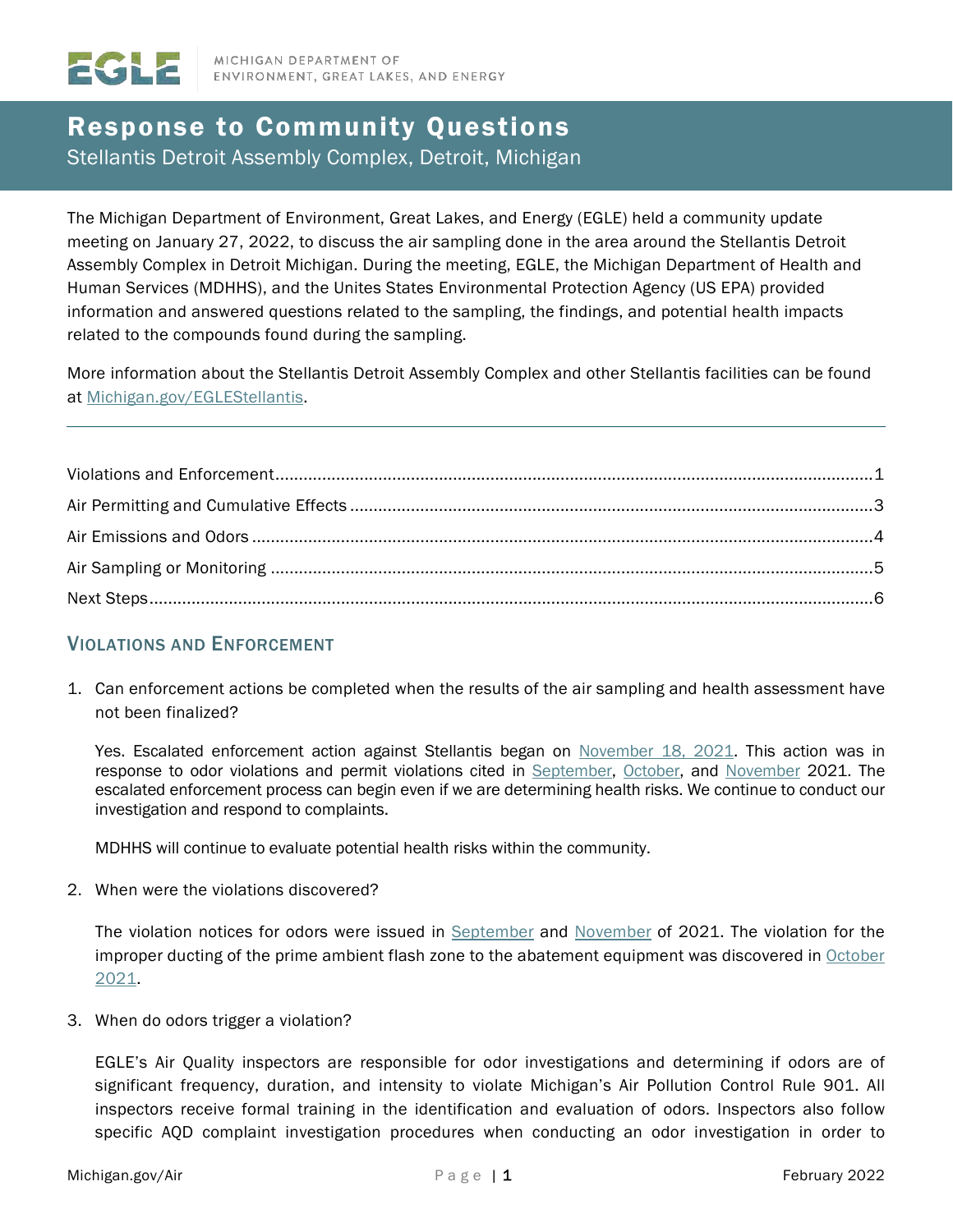evaluate compliance with odors observed from regulated industry. Inspectors evaluated compliance with odors observed near the Stellantis facility utilizing these procedures and training.

4. How will Stellantis be held accountable for the odors and for not installing their equipment correctly?

We are holding the company accountable. EGLE escalated enforcement against Stellantis on November [18, 2021.](https://www.egle.state.mi.us/aps/downloads/SRN/N2155/N2155_ENFN_20211118.pdf) Finalizing the enforcement action can take some time, but this does not mean the company continues to violate rules or permit conditions. Additionally, we continue to conduct inspections and respond to complaints. If warranted, we will issue additional Violation Notices. If we identify new violations, they will be addressed in the ongoing enforcement action.

The enforcement action will be in the form of a consent order. A consent order is a legally binding agreement between EGLE and Stellantis meant to protect the public from future violations and get the company into compliance as soon as possible. The Consent Oder will contain a monetary fine, a compliance plan, and penalties for future violations of the consent order, and may include a [Supplemental](https://www.michigan.gov/egle/0,9429,7-135-3310_70317-537516--,00.html)  [Environmental Project.](https://www.michigan.gov/egle/0,9429,7-135-3310_70317-537516--,00.html)

5. When will the results of the enforcement process be shared with the public?

An [Enforcement Notice](https://www.egle.state.mi.us/aps/downloads/SRN/N2155/N2155_ENFN_20211118.pdf) was issued on November 18, 2021, to start the escalated enforcement action. The enforcement action will address the violations cited by EGLE, including odor violations and not installing pollution control equipment required by the air permit. We are holding frequent meetings with Stellantis to finalize the terms of the proposed Consent Order.

The public will have an opportunity to view a proposed Consent Order and submit comments before it is finalized. At this time, we do not have a specific date for finalizing the action, but we are working diligently to finalize the proposed Consent Order. Further information about the public's involvement will be provided at that time.

After the public comment period is complete and the Consent Order is signed, Stellantis will be legally bound to the Consent Order and pay a fine for the violations cited by EGLE. The State will have oversight and will require Stellantis to meet the Consent Order. EGLE can issue additional fines if the requirements are not followed.

6. How much will Stellantis be fined for these violations?

<span id="page-1-0"></span>EGLE uses the US EPA's Clean Air Act Stationary Source Civil Penalty Policy and Michigan's statutory penalty authorities in Part 55 of the Natural Resources and Environmental Protection Act to calculate the fine. This policy lays out what the fine amount should be for each violation, and then those amounts are added up. The policy considers several factors, including actual or possible harm caused by the violation(s), the length of time of the violation(s), the sensitivity to the environment, importance to achieving the goals of the Clean Air Act and Michigan's Air Pollution Control Rules, the history of noncompliance, violator negligence or willful actions, cooperation to correct the violations, and the size of the violator. The fine amount will part of the proposed Consent Order and shared with the public before it is finalized.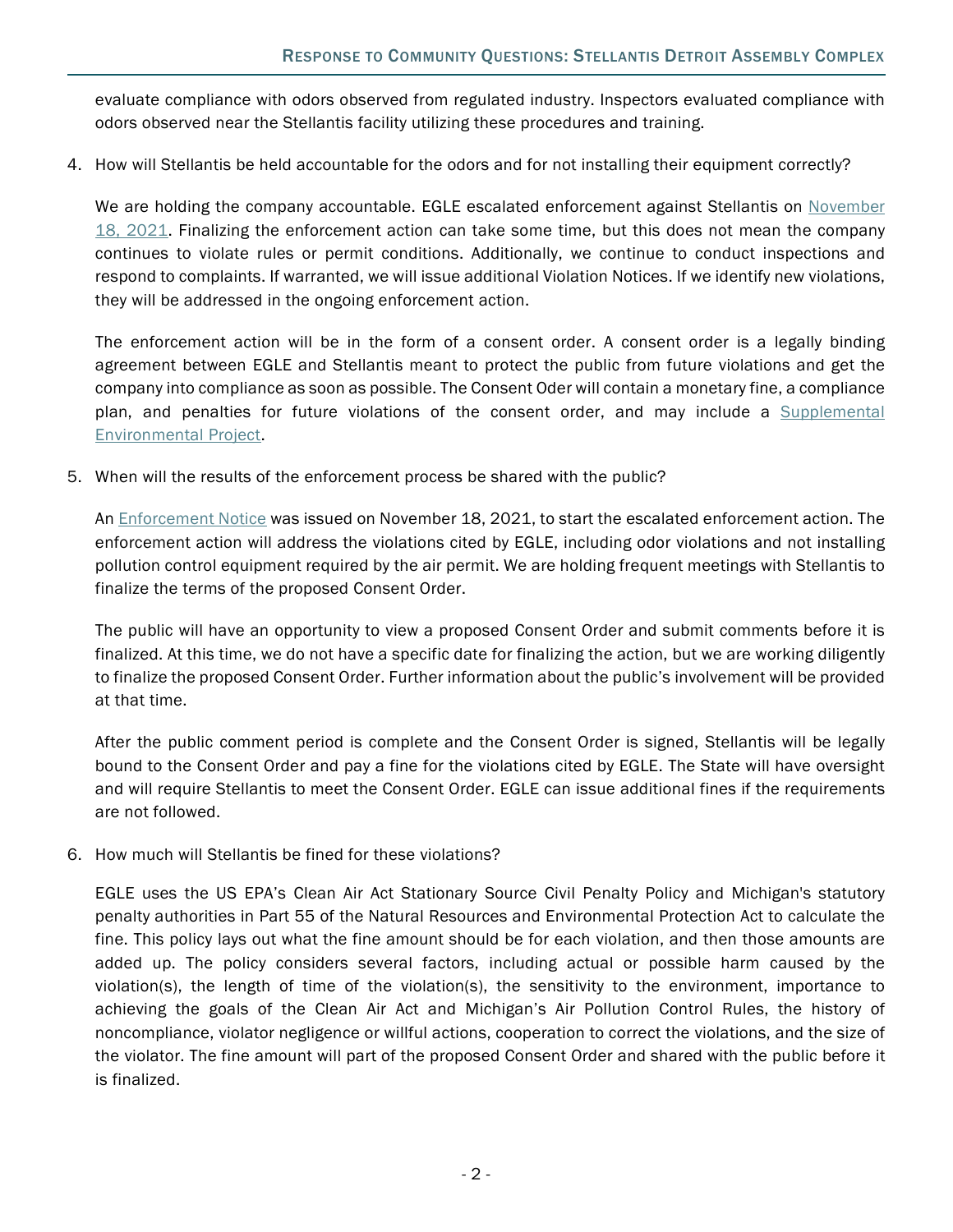# **AIR PERMITTING AND CUMULATIVE EFFECTS**

7. Is MDHHS or EGLE considering the cumulative health effects from other polluting facilities in the area?

The National Ambient Air Quality Standards (NAAQS) are health protective standards set by the US EPA and take a cumulative approach to individual pollutants, such as nitrogen oxides (NOx), by combining the emissions from the source, background levels, and nearby sources. A NAAQS evaluation was done with a computer model for both NOx and particulate matter less than 2.5 microns (PM2.5) during the review of the air permit applications. The computer model predicts what impacts future pollutants will have based on a worse-case scenario. This modeling included emissions from both Mack and the Jefferson North Assembly Plant (JNAP) for each pollutant. The results of the modeling analyses showed that there are no expected violations of any national standard for these pollutants.

Additionally, in regard to the emissions of cumene and ethylbenzene, a modeling analysis was done for these pollutants looking at all sources of these specific compounds from both the JNAP and Mack facilities. The modeling analysis showed that each compound was well below its respective health-based screening level.

8. Can the Stellantis air permit be amended as part of the enforcement action?

The Stellantis air permit will likely be revised at some point in the near future, however this is likely to happen after the enforcement process. Stellantis will be required to amend their permit if they want to propose certain changes to their process. The rules are very specific about what type of activities require changes to the permit. Any future permit application will be posted on our website for public review. A public comment period and public hearing will be planned once a draft permit has been written, following technical review.

9. What are the permit requirements related to odor and air quality?

Each permit contains a condition prohibiting the operation of a process that causes an "unreasonable interference with the comfortable enjoyment of life and property" (General Condition 6). This condition stems from Michigan Air Pollution Control Rule 901. If someone is experiencing odors, they should contact the local Air Quality Division district office to report the odors. You can find the district office contact information here: [AQD District Contact Information.](https://www.michigan.gov/documents/deq/deq-aqd-rop-district_table_530409_7.pdf)

In the Stellantis permit, the use of an air pollution control device, like a regenerative thermal oxidizer (RTO), helps to reduce the emissions going to the outdoor air. This control device can also reduce the potential for odors. The permit contains requirements for the inclusion of these types of controls, as well as a requirement to install and operate the control devices properly.

10. Do the permit limits consider the proximity of the emission points to the community?

During the evaluation of a permit application, the proposed emissions from a process or facility are evaluated for compliance with applicable health-based standards. These can be the national standards, called the NAAQS, or other rules for specific pollutants, or they can be the health-based standards set by EGLE for emissions of toxic air contaminants, or TACs. The evaluation uses a computer program called dispersion modeling to look at the proposed emissions, and considers other things, like weather data, to ensure any emissions reaching the ground will not exceed health-based standards. The computer model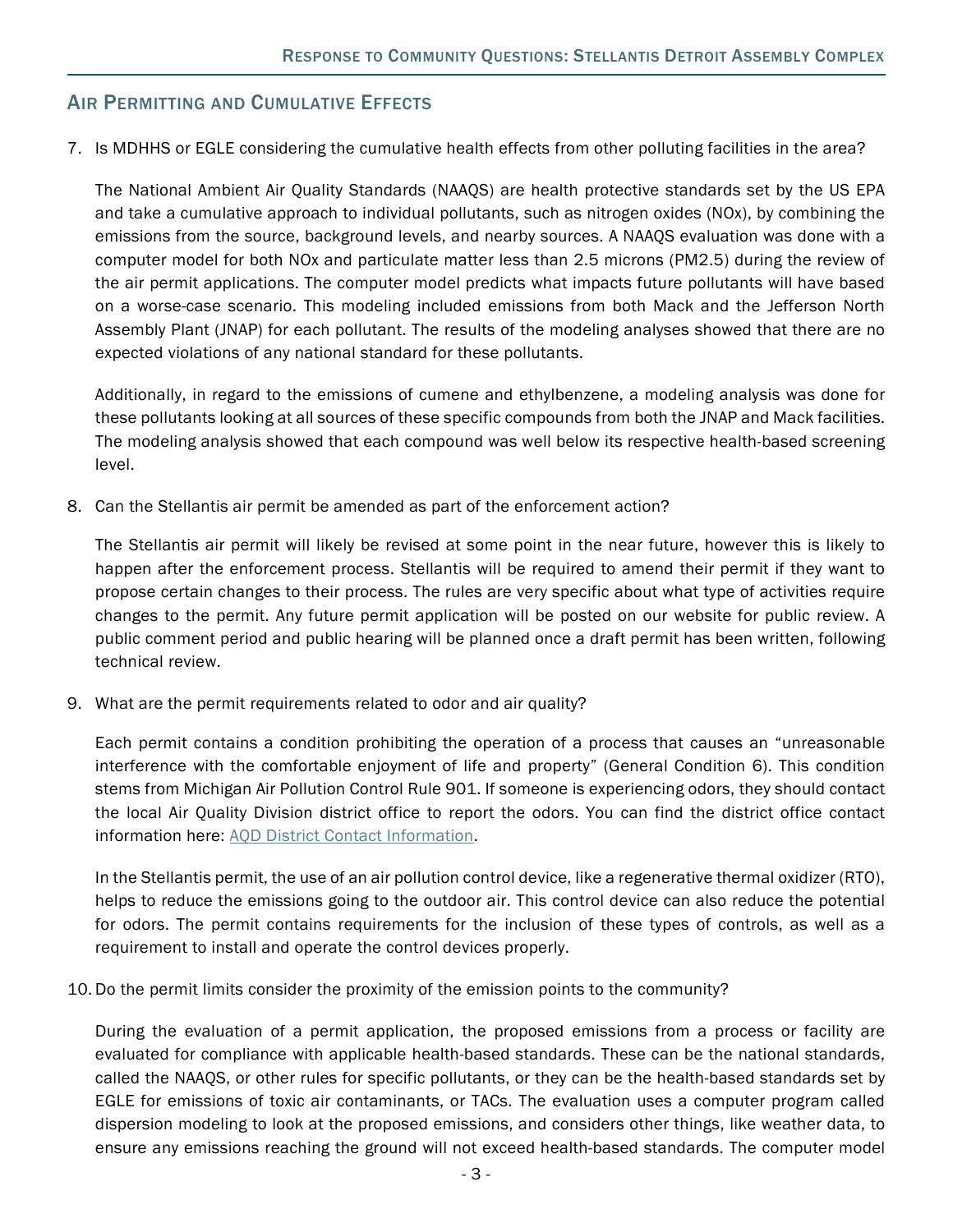puts imaginary receptors along the property boundary extending into the areas around the facility in every direction. The goal is to find where the maximum impact area is and then to ensure even the maximum impact area is less than health-based standards.

### <span id="page-3-0"></span>AIR EMISSIONS AND ODORS

11. How far away were odors from Stellantis observed?

Odor investigations leading to violation notices involved odors observed as far as 1500 feet downwind of Stellantis (9/3/2021 odor investigation) and as far away as 4000 feet downwind of Stellantis (12/27/2021 odor investigation).

12. Who completed the 3rd party odor study?

The 3<sup>rd</sup> party odor evaluation was conducted by RWDI Air Inc., out of Ontario, Canada.

13. Can you provide the base line of pollution giving the 20-year average of Mack Engine and JNAP with the projected totals for a year's production of the new Mack and current JNAP operations?

Every year, Stellantis is required to report their actual emissions from each facility, along with other reporting related to their permits. Average emissions from the MACK and JNAP plants, as well as the Warren Truck Assembly Plant, have been compiled for the 20-year period from 1999 to 2018 and are detailed below.

Emissions from an engine plant are different than the emissions from an automotive assembly plant. The air quality rules and regulations for these source types are different and result in different pollutant emission limits. During the most recent permit application review, the more rigorous Nonattainment New Source Review (NANSR/NNSR) regulations were used. These regulations allow for industrial growth in an area while ensuring work continues to bring the area back into attainment. For ozone, the review focuses on its precursors or the pollutants, which when mixed together in the air, create ozone. These pollutants are nitrogen oxides (NOx) and volatile organic compounds (VOC).

With the precursors for ozone in mind, the average actual NOx and VOC emissions, each separately, are identified below:

<span id="page-3-1"></span>

| <b>Facility</b>                          | 20-year average (1999-<br>2018) NOx emissions, in<br>tons per year (TPY) | 20-year average (1999-<br>2018) VOC emissions, in<br><b>TPY</b> | <b>Actual VOC Emissions from</b><br>November 2020 to September<br>2021 |
|------------------------------------------|--------------------------------------------------------------------------|-----------------------------------------------------------------|------------------------------------------------------------------------|
| Jefferson North<br><b>Assembly Plant</b> | 46.85                                                                    | 659.7                                                           | ΝA                                                                     |
| Mack Engine<br>Plant                     | 12.38                                                                    | 3.35                                                            | ΝA                                                                     |
| Mack Assembly<br>Plant                   | ΝA                                                                       | NА                                                              | 85.4                                                                   |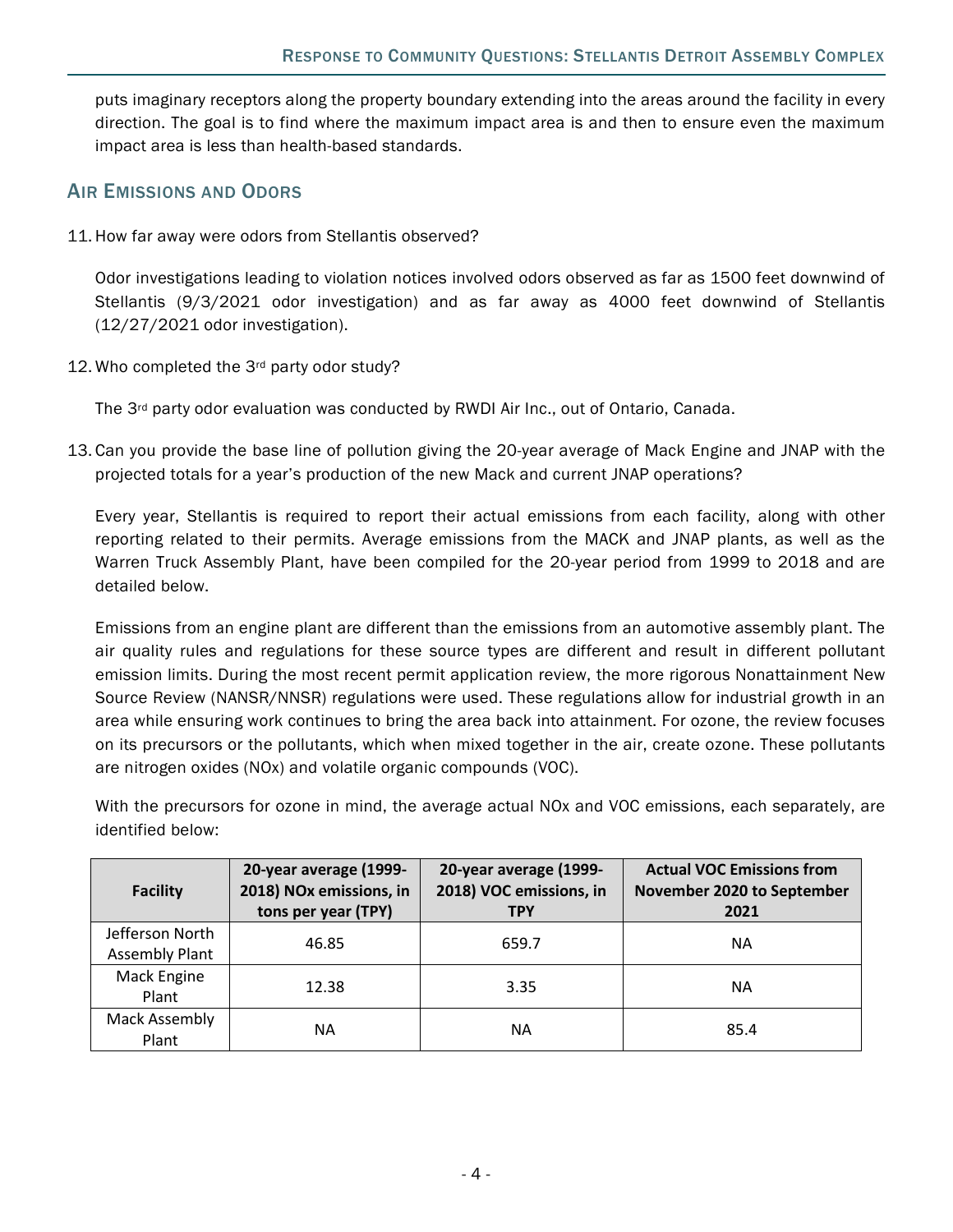# AIR SAMPLING OR MONITORING

14. What factors are considered when any of the agencies are conducting air sampling or monitoring?

In order to get samples providing as much information as possible, we look at production scheduling, weather forecasts, permit limits, emission points, areas of non-compliance, location of complaints, and various other things. This helps to have the most relevant information related to emissions from the source and how their activities may be contributing to odors within the community. Another important part of sampling is to look at areas which are upwind and downwind of the suspected source of emissions.

Most air sampling of this type is setup to collect a sample for 24 hours. These sampling events are designed to collect during the evening, nighttime hours, and during daily commutes. Grab samples, which are quick, instantaneous samples, are used to determine compounds present during an odor event. Grab samples may also be used to determine future sampling needs.

15. Were vehicles being produced at Stellantis while the mobile sampling was taking place?

Vehicles were being produced during air sampling on November 16, 17, 22 and December 8 and 17, 2021. District staff at EGLE can confirm the plant was operating during sampling times, without letting the plant know when sampling is occurring.

16. What long-term and regular monitoring is going to be done to determine what is being emitted and to measure levels of each of these compounds at the stack?

EGLE will continue to observe stack testing, review testing reports and emission reports, and conduct site inspections. Stack testing is a specific type of testing done to make sure emission limits in the permit are being met as required. Stack testing is different than the sampling and monitoring we discussed at the January 27, 2022, Community Update Meeting. Although details of the Consent Order agreement are still being worked out, there will likely be additional testing for new odor abatement equipment, as well as monitoring and recordkeeping, to ensure the additional emission reduction measures are installed, maintained, and operated in a satisfactory manner.

17. Do you have any plans to start monitoring between the plant and the closest residence on the west side of the plant?

EGLE AQD is considering future ambient (outdoor) air monitoring around the facility as part of the enforcement process. There may be opportunities for additional monitoring and/or testing after further review of the company's odor mitigation plan.

18. Why is Stellantis monitoring on the north side when the people live on the west side?

When a permanent air monitoring site like the one at Stellantis, is established, many criteria must be met. It has to be away from buildings and trees, among other things. Stellantis does not have adequate space on the west side of the facility for a permanent monitor to be installed. The main wind direction is also considered, which is most typically from the southwest. The monitoring station is in the northeast corner of the property, which is considered downwind of the facility. This location meets all of the criteria.